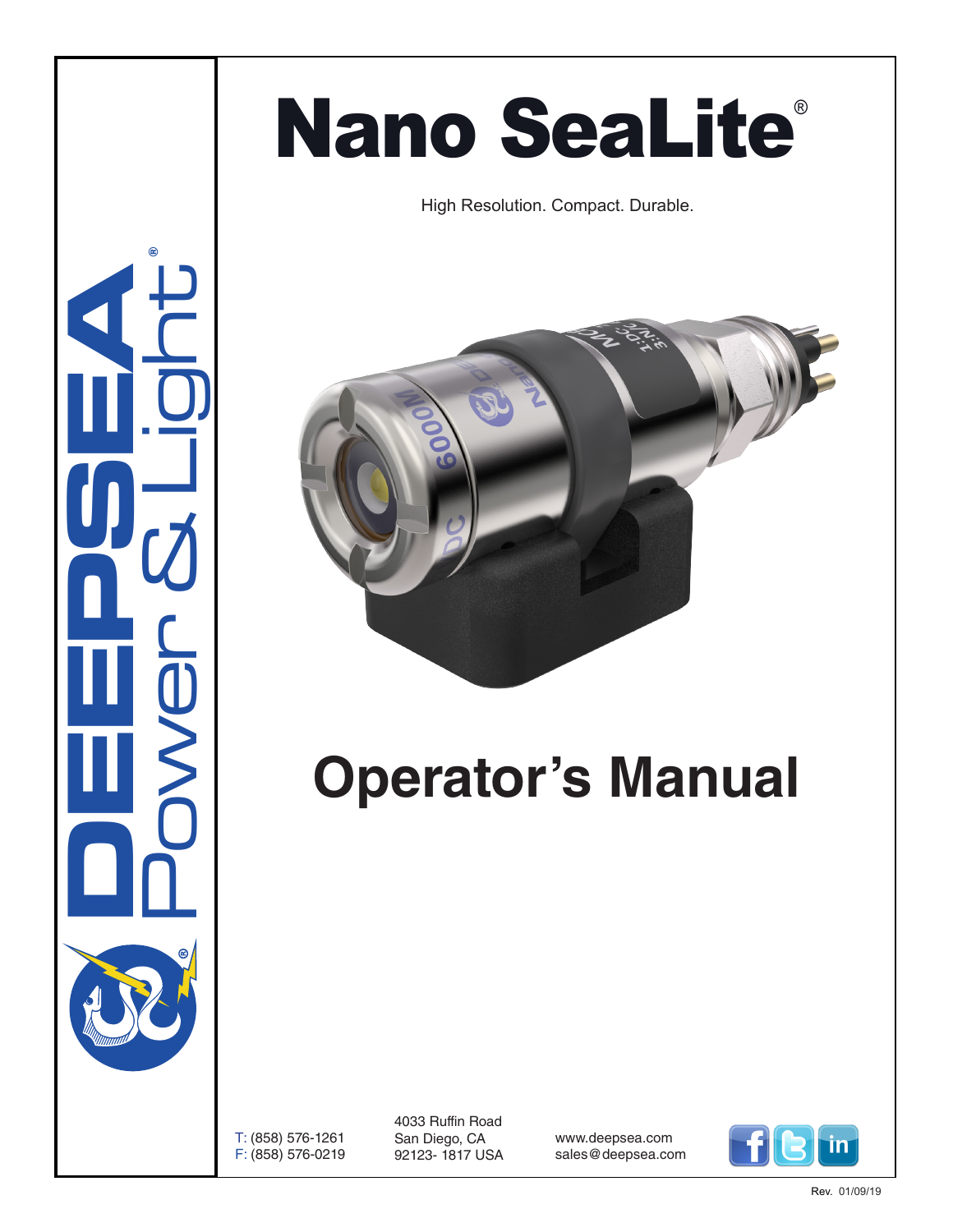## **Specification Overview**

<span id="page-1-0"></span>

|                                              | <b>NSL-T</b>                                                                        | 6,000 m Depth Rating                                                                                                |
|----------------------------------------------|-------------------------------------------------------------------------------------|---------------------------------------------------------------------------------------------------------------------|
| <b>Optical Specifications</b>                |                                                                                     | $\left[3.57\right]$<br>90.7                                                                                         |
| <b>Typical Lumen Output (Flood)</b>          | 700                                                                                 | $[2.25]$<br>57.0                                                                                                    |
| <b>Efficacy</b>                              | $50 \text{ Im/w}^1$                                                                 | ŀ®<br>[.99]<br>0.25.0                                                                                               |
| <b>Color</b>                                 | Cool White 6500 K ~ 8000 K                                                          | $\begin{bmatrix} 1.42 \\ 36.1 \end{bmatrix}$                                                                        |
| <b>CRI</b>                                   | Cool White: 70                                                                      |                                                                                                                     |
| <b>Beam Angle (HPFW)</b>                     | Flood: 70°                                                                          | $\left[ .32\right] 8.2$<br>[.15]<br>3.8                                                                             |
| <b>Environmental Specifications</b>          |                                                                                     |                                                                                                                     |
| <b>Depth Rating</b>                          | 6,000 m standard<br>11,000 m optional <sup>1</sup>                                  |                                                                                                                     |
| <b>Operational Temperature</b>               | -10°C to 50°C [14°F to 122°F]                                                       | 11,000 m Depth Rating                                                                                               |
| <b>Electrical Specifications</b>             |                                                                                     | $\begin{bmatrix} 4.75 \\ 120.6 \end{bmatrix}$<br>$\left[ \begin{smallmatrix} 2.70\\ 68.6 \end{smallmatrix} \right]$ |
| <b>Voltage</b>                               | 10~36 VDC                                                                           | jQ                                                                                                                  |
| <b>Current</b>                               | 1.16A @ 12 V, 0.38A @ 36V                                                           | $\begin{bmatrix} .99 \\ \hline 25.0 \end{bmatrix}$<br>12-037-WI                                                     |
| <b>Power</b>                                 | 14 W                                                                                | $\left[\begin{smallmatrix} 1.42\\ 36.1 \end{smallmatrix}\right]$                                                    |
| <b>Mechanical Specifications</b>             |                                                                                     | $\begin{bmatrix} .32 \\ 8.2 \end{bmatrix}$<br>$\begin{bmatrix} .88 \\ 22.3 \end{bmatrix}$                           |
| <b>Housing</b>                               | 6AI-4V Titanium                                                                     |                                                                                                                     |
| <b>Port</b>                                  | Sapphire                                                                            |                                                                                                                     |
| <b>Outer Diameter</b>                        | 25 mm [0.99 in]                                                                     |                                                                                                                     |
| <b>Overall Length</b><br>(Without Connector) | 6,000 m depth rating: 57.0 mm [2.25 in]<br>11,000 m depth rating: 68.6 mm [2.70 in] | <b>Bracket</b>                                                                                                      |
| <b>Weight in Air</b>                         | 6,000 m depth rating: 140 g [4.9 oz]<br>11,000 m depth rating: 160 g [5.6 oz]       | [1.49]<br>37.9<br>4x6-32<br>[1.02]                                                                                  |
| <b>Weight in Water</b>                       | 6,000 m depth rating: 100 g [3.5 oz]<br>11,000 m depth rating: 47 g [1.7 oz]        | <b>Tapped</b><br>26.0<br>Holes                                                                                      |
| <b>Connector</b>                             |                                                                                     | ₩                                                                                                                   |
| <b>Default</b>                               | <b>SEACON MCBHMP SS</b><br>Please contact sales for more options.                   | $[0.73]$ $[1.13]$<br>18.5 28.6                                                                                      |
|                                              |                                                                                     | [inch]<br>mm                                                                                                        |

<sup>1</sup> Contact sales for 11,000 m depth rated connector options.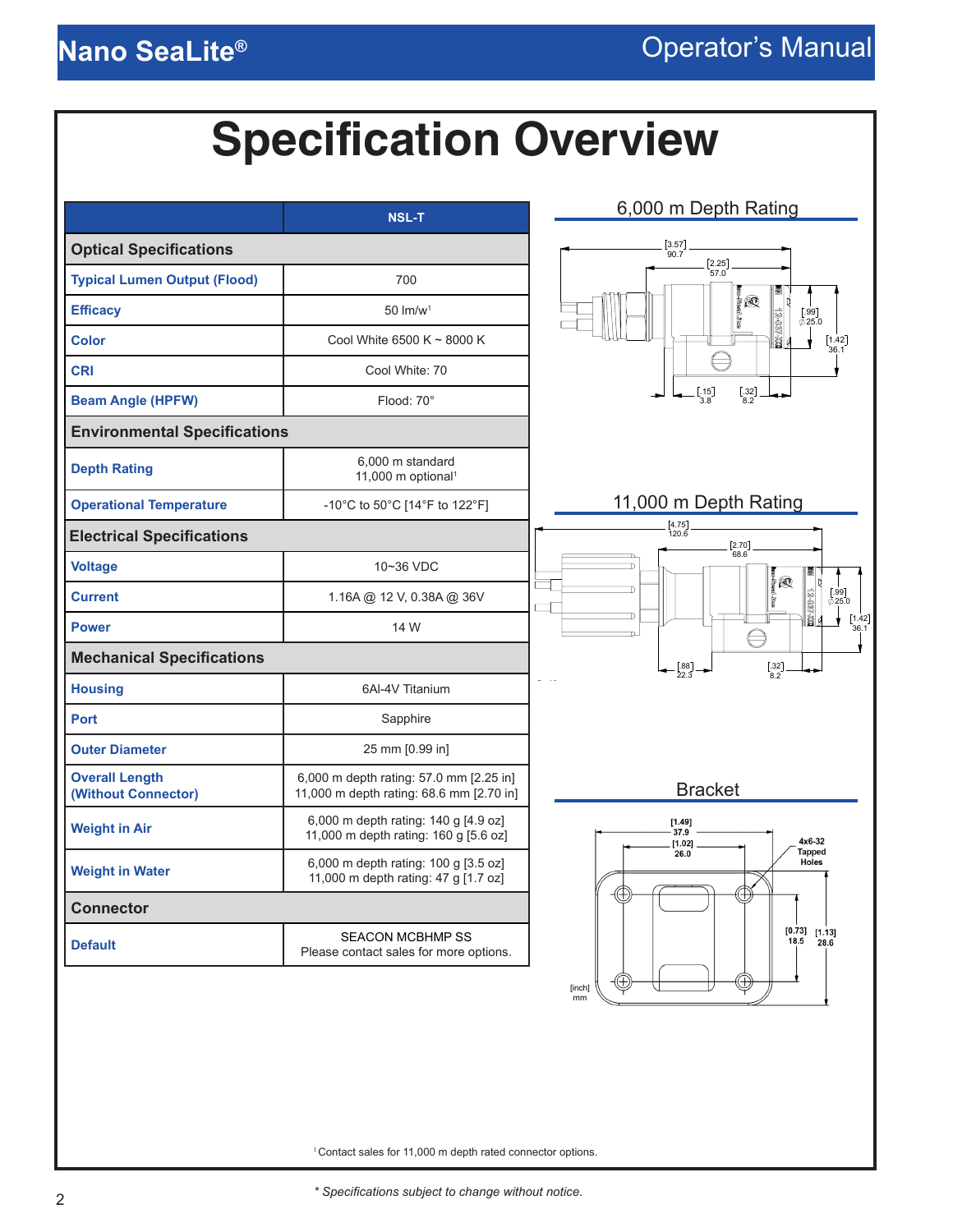### **Table of Contents**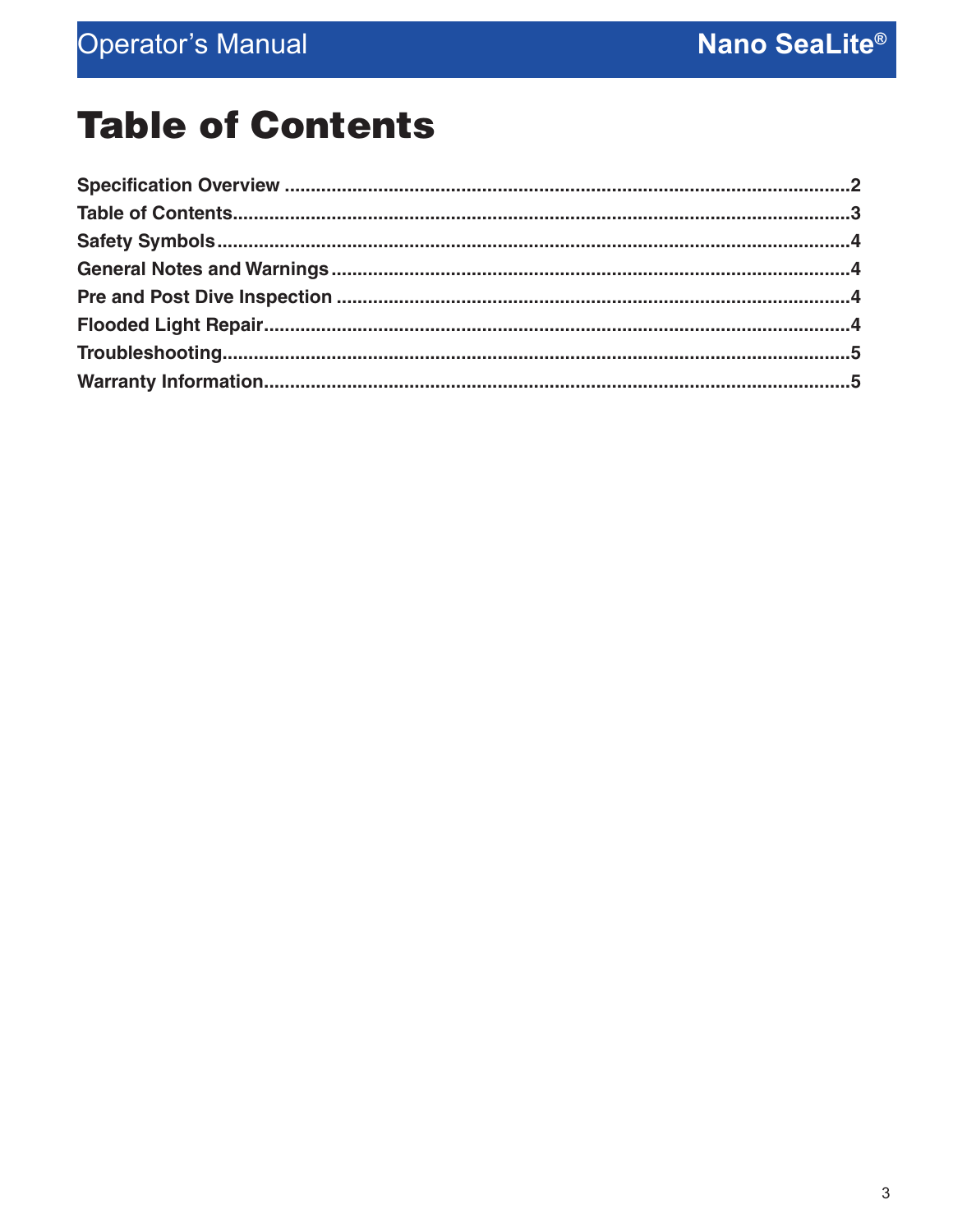#### <span id="page-3-0"></span>Safety Symbol

In this operator's manual and on the product, safety symbols are used to communicate important safety information. This section is provided to improve understanding of these symbols.



This is the safety alert symbol. It is used to alert you to potential personal injury hazards. Obey all safety messages that follow this symbol to avoid possible injury or death.

DANGER indicates a hazardous situation which, if not avoided, could result in death or serious injury.  $\mathbf{\hat{a}}$  danger

WARNING indicates a hazardous situation which, if not avoided, could result in damage to the product or bodily harm.  $\hat{N}$  warning

CAUTION indicates a hazardous situation which, if not avoided, could result in minor or moderate injury. **A CAUTION** 

*NOTICE*

NOTICE indicates information that relates to the protection of property.

This symbol means read the operator's manual carefully before using the equipment. The operator's manual contains important information on the safe and proper operation of the equipment.

This symbol means always wear safety glasses with side shields or goggles when handling or using this equipment to reduce the risk of eye injury.



This symbol indicates the risk of electrical shock.

### General Notes and Warnings

The Nano SeaLite can be run in air, but will go into thermal rollback, where its light output diminishes to protect the light from overheating. This is normal and purposely designed to protect the LEDs from being damaged by excess heat buildup while running in air. The light will return to full brightness once it is submerged in water or allowed to cool down. Thermal rollback will not happen when light is operated in water under normal usage.

#### **AN WARNING**

**When the Nano SeaLite is operated in air, the body may reach temperatures in excess of 65° C. These temperatures may be enough to cause burns if the light is handled without protective clothing.**

#### DANGER

**Do not operate any high voltage electrical equipment in or around water without using a Ground Fault Circuit Interrupter (GFCI) and an isolation transformer, especially when divers are in the water.**

#### Pre and Post Dive Inspection

Rinse your Nano SeaLite in fresh water after use in saltwater.

Always check to make sure that the rear bulkhead connector assembly is secure before deployment.

.....................

Before and after each deployment, check the following areas for damage, wear or corrosion:

- Rear bulkhead connector assembly
- Power cable
- Front window

#### **ADANGER**

**After each deployment, carefully check to make sure the light has not flooded. It is possible for the light to partially flood and then reseal itself while underwater. Upon surfacing, the light can become internally pressurized, which may be potentially dangerous. Additionally, if the power remains on when the light has partially flooded, it is possible for electrolytic generation of an explosive mixture of hydrogen and oxygen gases. If a light appears flooded upon removal from the water, it should be treated as potentially dangerous. Point the light away from persons and valuable equipment and make sure that the power is disconnected.**

#### Flooded Light Repair

 If the light stops working while underwater, you should assume that it has been flooded. When working on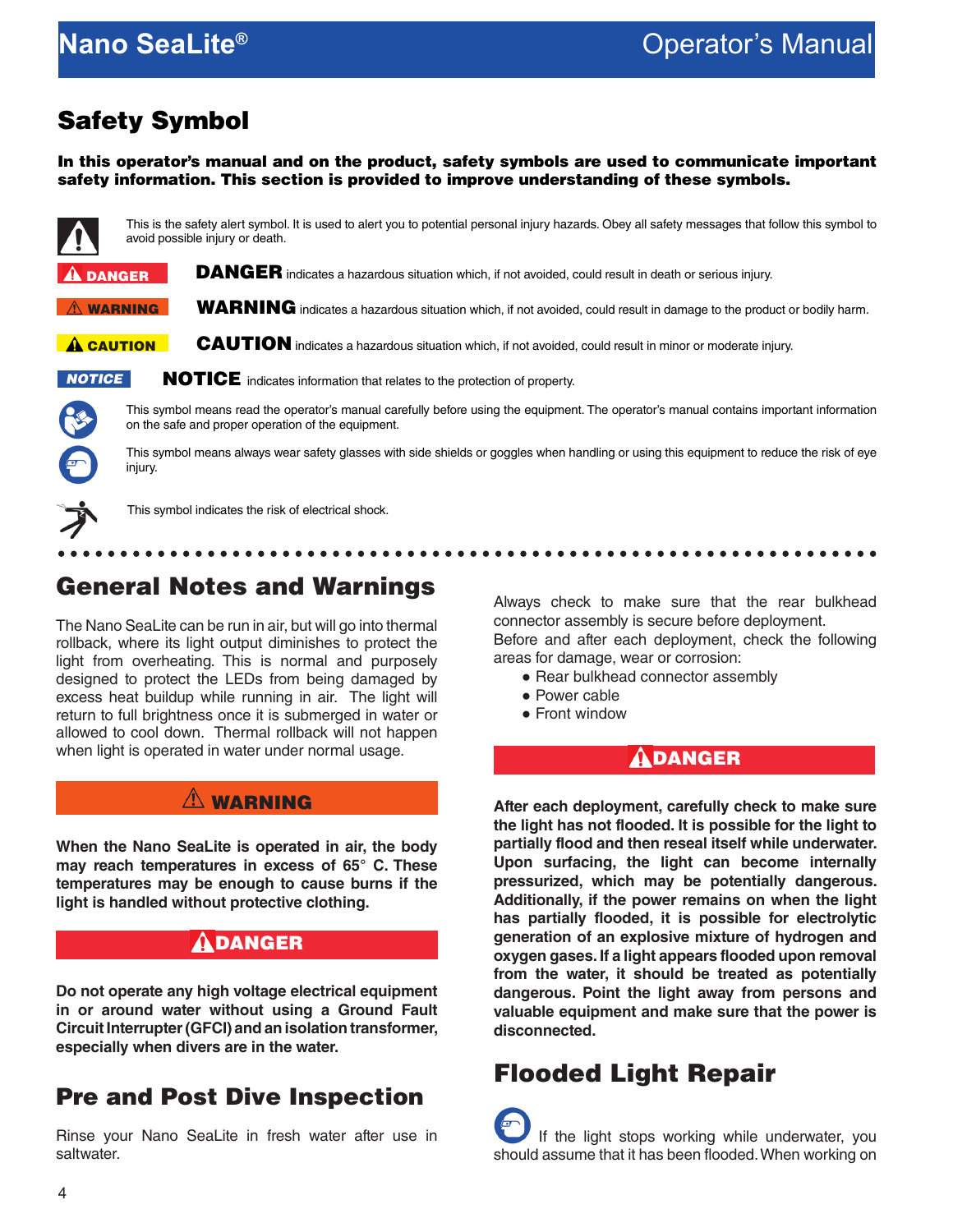### <span id="page-4-0"></span>**Nano SeaLite** Operator's Manual **®**

a potentially flooded light, it is important to use appropriate personal protective equipment to include, at a minimum, eye and hand protection.

- 1. Immediately turn off the power to the unit.
- 2. Place the light face down on a table making sure that the connector side is facing up.
- 3. Using a small flat screwdriver, remove the retaining ring that holds the endcap assembly in its place.
- 4. With the retaining ring off, grab the connector and slowly pull it straight up and out of the housing allowing any internal pressure to be equalized.
- 5. Pour out any water trapped in the housing.
- 6. Once it is determined that the light is not internally pressurized, it is recommended that the light be returned to DeepSea Power & Light (DSPL) for evaluation and repair using the RMA Procedure.
- 7. In case of emergency, you may attempt to repair the flooded light. Any parts that were exposed to saltwater should be cleaned with de-ionized water to remove any salt residue before reassembly. Make sure that all parts are completely dry before reassembly by baking them in an oven at 140°F for 30 minutes.

#### NOTICE

IMPORTANT! DeepSea Power & Light cannot be responsible for any damage incurred during emergency field repairs. Such repairs should be undertaken only as a last resort and by qualified personnel.

#### Troubleshooting

- 1. If the light stops working while underwater assume that it has been flooded. See Flooded Light Repair procedure.
- 2. Once it has been determined that the light is not flooded, or if it does not turn on during predeployment checks, troubleshoot in the following sequence:
	- a.Check the power cable/inline connector to make sure that correct voltage and current are being supplied, and that the correct pin-outs are being used. See the 2nd page this manual for electrical specs and connector pin-outs.
	- b.Remove the connector (see step 2 in the Flooded Light Repair procedure). Inspect the assembly for visual signs of wear. Using a multi-meter check for continuity or shorts in the connector. Try a spare connector if available.
	- c.Check the wires that go from the driver board to the connector for wear. If they appear worn, replace them.
- d.Check to make sure that the driver board is securely attached to the lighthead. If it is loose, check for damage on the board. If there appears to be no damage, reattach the driver to the lighthead. Try using a spare driver board if available.
- e.If the light still does not work, return it to DSPL using the RMA Procedure.

#### RMA Procedure for Repair

Should it be necessary to return your light to the factory, follow the procedure for the Flooded Light Repair above, and by leaving the connector partially unscrewed.

For warranty and non-warranty repairs, please contact DeepSea Power & Light for an RMA number prior to returning your item. Please have your light model number, serial number and any other pertinent information along with a description of the problem on hand when you call, or include them in a fax or email. When shipping your item, be sure that the freight is pre-paid (CODs will not be accepted) and that the RMA number is clearly printed on the outside of the box. All shipments should be sent to the address below:

**DeepSea Power & Light Attn: RMA #### 4033 Ruffin Road San Diego, CA 92123-1817 U.S.A Tel: (858) 576-1261 Fax: 858-576-0219 Email: RMA@deepsea.com**

#### Warranty Information

#### Limited Warranty

Seller warrants that the goods (except internal electronic components) sold under this contract will be free from defect in material and workmanship for a period of one year from the date of shipment from the factory, if they have been properly used. Internal electronic components are warranted for 90 days from the date of shipment from the factory, if they have been properly used. This warranty will be limited to the repair or replacement of parts and the necessary labor and services required to repair the goods. IT IS EXPRESSLY AGREED THAT THIS WARRANTY WILL BE IN LIEU OF ALL WARRANTIES OF FITNESS AND IN LIEU OF THE WARRANTY OF MERCHANTABILITY. This warranty is the exclusive and only warranty to pass with the goods under this contract. No agent, employee, or representative of the Seller has any authority to bind Seller to any information, representation, or warranty concerning the goods